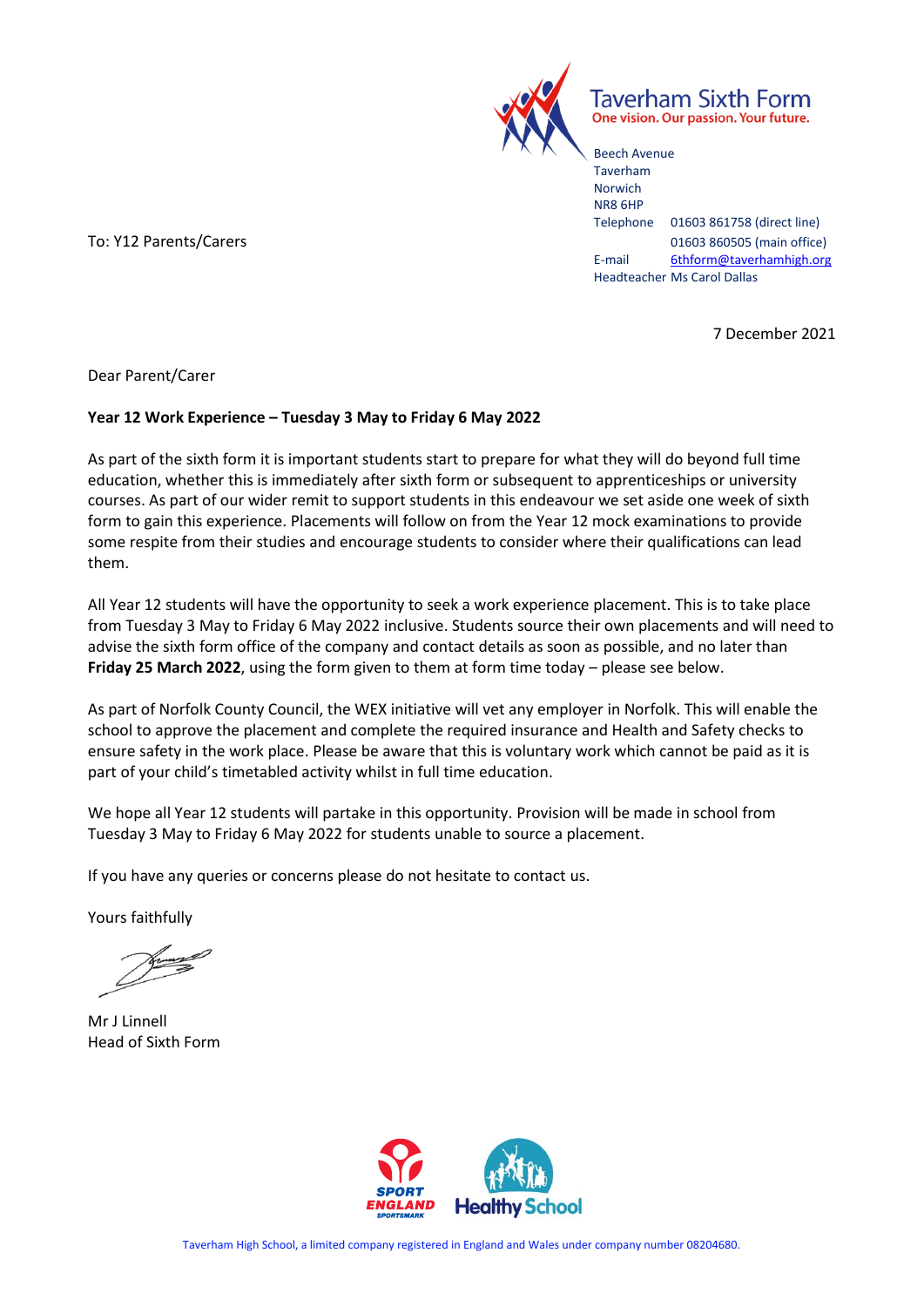# **Student self-placement form forworkexperience**



| <b>Student name</b>         |                         | <b>Tutor group</b>   |
|-----------------------------|-------------------------|----------------------|
| Parent/carer contact number |                         |                      |
| Dates of work experience    | From Tuesday 3 May 2022 | To Friday 6 May 2022 |

#### **Health declaration**

In order to ensure that there are no unnecessary risks to the Health & Safety of this student or the Health & Safety of another person, please indicate below any medical condition the student is suffering from which the employer should be made aware of (e.g. asthma). Please ensure you make a full disclosure of all existing medical conditions so that the employer can then take this into account when allocating the duties to be carried out on placement:

#### **To the student**

As the student named above I agree to take part in this work experience scheme. I also agree to hold in confidence any information about the employer's business which I may obtain during this work period, and not to disclose such information to another person without the employer's permission. I also agree to observe all safety, security and other regulations laid down by the employer and made known to me either by the employer's representatives or by displayed instructions.

.........................................................................................................................................................................

**Student Signature** ...................................................................................................**Date** .............................

### **To the parent/carer**

As the parent/carer of the student named above I confirm that I have read and understood this form and agree to his/her taking part in the scheme and understand that he/she will observe the conditions set out. I confirm the information on this form can be passed to the placement provider if necessary.

**Parent/Carer name** ........................................................................................................................................

**Parent/Carer Signature ....................................................................................Date ..........................**

**Please give this form to the employer to complete details overleaf**